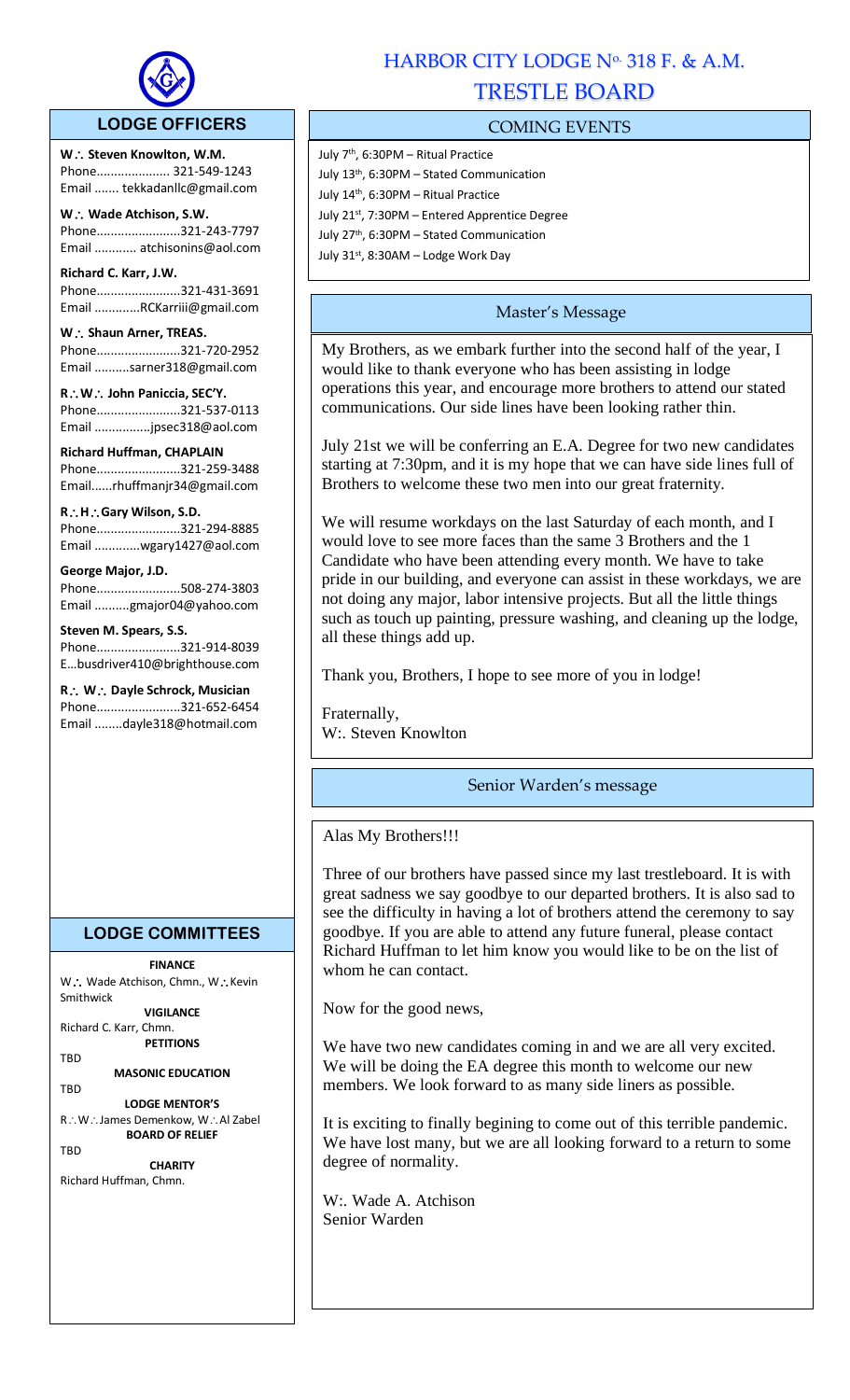#### **LODGE COMMITTEES cont.**

**LODGE PROPERTY** R∴W∴Dayle Schrock, Chmn., Richard Huffman **LODGE INSTRUCTOR** TBD

**OFFICERS RITUAL ASSIST.** TBD

**CATECHISM INSTRUCTOR**

TBD **LODGE LIBRARIAN**

W∴ Al Zabel **SICKNESS & DISTRESS**

**TRD** 

**INVESTIGATION** Richard C. Karr, W∴Henry Engel

#### **PAST MASTERS**

| *Aubrey Bates PDDGM 1954                       |  |
|------------------------------------------------|--|
| *E. R. Mayfield 1955                           |  |
| *Richard F. Griffie,1956                       |  |
| PDDGM & PGM 1976-77                            |  |
|                                                |  |
| Raymond McAlpine 1957                          |  |
| *Steven Rianaldo PDDGM1959                     |  |
|                                                |  |
| *Richard F. Griffie,1960                       |  |
| PDDGM & PGM 1976-77                            |  |
| *Keith Brown 1961                              |  |
|                                                |  |
| * Charles McLin1963                            |  |
| *George Schulthies1964                         |  |
| *Paul V. Gandy  1965                           |  |
| *Adam Budris PDDGM1966                         |  |
| John Beasley1967                               |  |
|                                                |  |
| *Robert Notvest1969                            |  |
| Robert M. Bullock1970                          |  |
| *Edward P. Abbott1971                          |  |
| *Glenn T. StittPDDGM1972                       |  |
| *Robert L. Goldsmith1973                       |  |
| PDDGM, PGM 1983-84                             |  |
| Carl G. Planck, Jr1974                         |  |
| Douglas Dagley1975                             |  |
| *Henry Farrow1976                              |  |
| *Donald R. Pacetti1977                         |  |
| Patrick A. Galbraith1978                       |  |
|                                                |  |
| *James H. Bragg1980                            |  |
| Robert C. Birmie1981                           |  |
| *Wallace L. Whiting1982                        |  |
| Stanley W. Miller1983                          |  |
| *Gerald T. Freese1984                          |  |
|                                                |  |
| Ronald E. LaCair1985<br>Charles R.R. Walle1986 |  |
|                                                |  |
| Corenth Owens1987                              |  |
| Karol M. DziegielPDDGM1988                     |  |
| Allen P. Gregg1989                             |  |
|                                                |  |
| *George Ed. Gardner, Jr1991                    |  |
| William C. White1992                           |  |
| Kenneth L. Jenkins 1993                        |  |
| Robert P. Edmiston1994                         |  |
| Thomas L. MoorePDDGM1995                       |  |
|                                                |  |
| Mark C. Mason1997                              |  |
| John PanicciaPDDGM1998                         |  |
| Dayle SchrockPDDGM1999                         |  |
| Jim Kerrigan2000                               |  |
| R:.H:.Gary Wilson .2001                        |  |
| Fred BakerPDDGM2002                            |  |
| Ron TrinklePDDGM2003                           |  |
|                                                |  |
|                                                |  |
| George GoddardPDDGM 2006                       |  |
|                                                |  |
| Michael Hutzler2008                            |  |
| James DemenkowPDDGM2009                        |  |
|                                                |  |
| Wade Atchison2011                              |  |
|                                                |  |

#### Junior Warden's Message

My Brothers,

I apologize for my absence! I have now returned, and I am ready to pick up where I left off.

I am excited about our upcoming degrees later this month. I HIGHLY encourage Brothers to come out to the practices as well as attending the Degree itself on the sidelines. Let us give these newcomers a good Harbor City welcome!

Fraternally, -Br. Richard Karr, J.W.

### Chaplain's Message

Chaplin's Column for July 2021

Greetings my Brothers.

I would like to say Brothers that while being of different Faiths and different social communities, there is a single thread that draws us together, that of a belief in the Supreme Architect of the Universe. That thread binds us as Brothers, a community of strong beliefs, dedications, and Brotherly love. In these times of unrest in our world, country, and communities it is more important now, to have our beliefs to be strong and unwavering. This being said, Prayer becomes most important. It appears to me that weekly we are burying Brothers, this leaves their families requiring Prayer and our attention. Brothers, widows, and Families requiring our Prayers; Tony, Allen, Eraina, Ashley, Elana, Alleson, Tracy, Iliana, Brother Allen G., Brother Steven S., Brother Wade A., Brother Gary W., Brother Michael S., Brother Doug S., Brother Denis D., Brother Tom M., and others I may have missed or have no knowledge of. Last but not least we have a prayer to offer thanks for the Blessings to Brother John D's Daughter Malisa, who is now cancer free. Amen